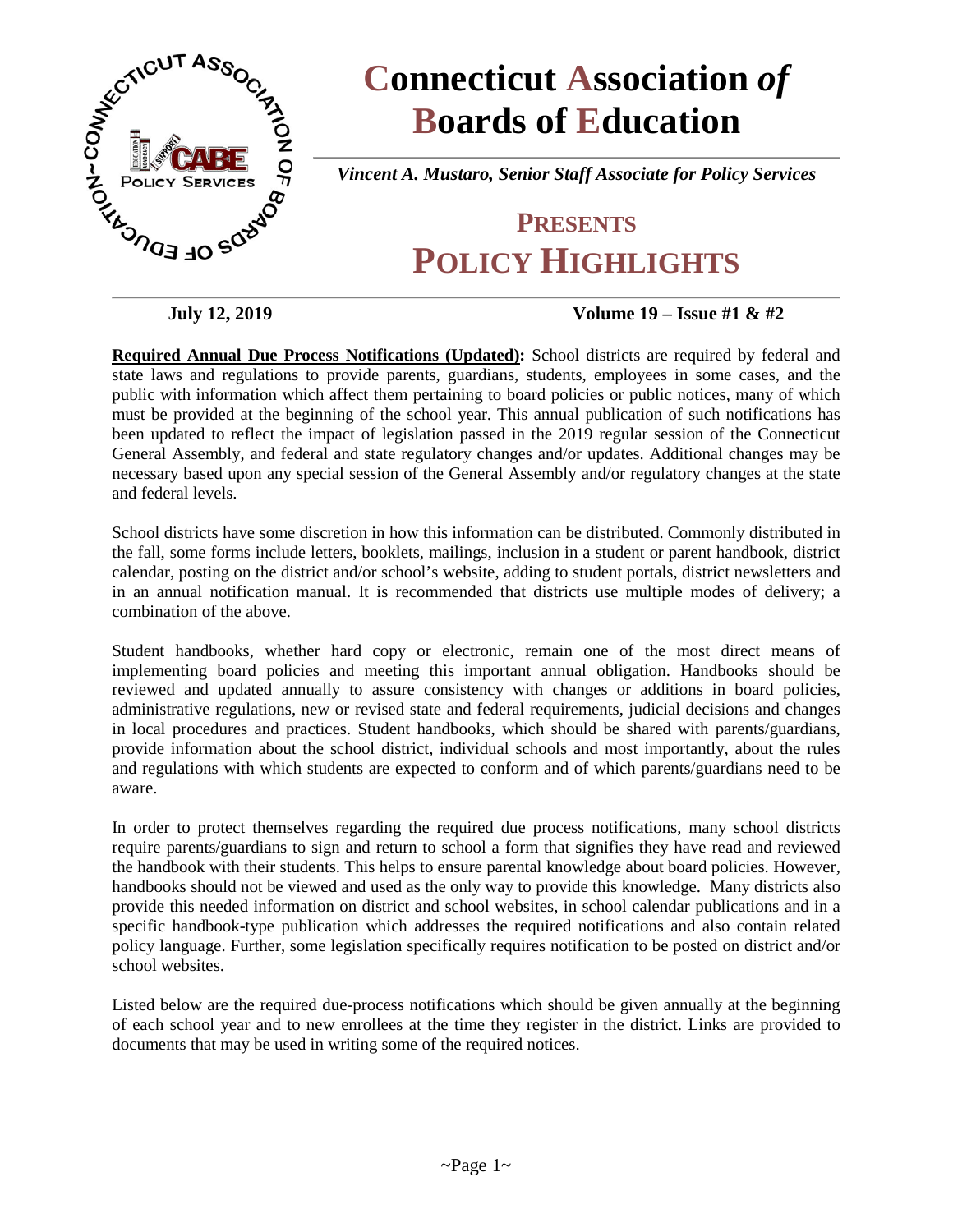**Note:** The ESEA reauthorized in December 2015 as P.L. 114-95, the *Every Student Succeeds Act (ESSA).* requires state education agencies, school districts and individual schools to provide numerous notices to parents, the public and others.

#### A. Notifications required by the **Elementary & Secondary Education Act (ESEA)** pertaining to:

- 1. Homeless students and children in foster care (choice of school, transportation and educational services, contact info.) ESSA requires a description of services the district will provide to support the enrollment, attendance, and success of homeless and foster children and youth. The district must disseminate public notice of McKinney-Vento Act rights in locations frequented by parents/guardians and unaccompanied youth in a manner and form understandable to parents/guardians and youth. **Policy [#5118.1](https://www.cabe.org/uploaded/members/Policy/Due_Process/Cps5118.1.doc?1566570582236) and Policy [#5118.3](https://www.cabe.org/uploaded/members/Policy/Due_Process/Cps5118.3.doc?1566570582236)** *(See "F" McKinney-Vento Act)*
- 2. Title I school, parent engagement (including required informational meeting). **Policy [#6172.4.](https://www.cabe.org/uploaded/members/Policy/Due_Process/Cps6172.4.doc?1566570582236)**
- 3. Teacher and paraprofessional qualifications. Inform parents/guardians of their right to request information at the beginning of the school year to request information about whether the student's teacher has met state qualifications (certification) and licensing criteria for the grade levels and subject areas in which the teacher is providing instruction; whether the teacher is under an emergency or other provisional status, and whether the teacher is teaching in the field of discipline covered by the teacher's certification. Parents/guardians also to be notified of their right to know whether their children are provided services by a paraprofessional and such person's qualifications. Also parents/guardians must be provided "timely notice" that the student in a Title I school has been assigned, or has been taught for four or more consecutive weeks by a teacher who does not meet applicable state certification for the grade level or subject to which the teacher has been assigned. **Policy [#4111/4211.](https://www.cabe.org/uploaded/members/Policy/Due_Process/Cps4111.doc?1566570582236)**
- 4. English Learners (EL) students (re: placement in program, selection process etc.) Parents/guardians must be notified within first 30 days of school if their child has been identified as an English learner.) **Policy [#6141.311.](https://www.cabe.org/uploaded/members/Policy/Due_Process/Cps6141.311.doc?1566570582236)**
- 5. Individual achievement on state assessments (as soon as practicably possible after tests taken). **Policy [#6146.2.](https://www.cabe.org/uploaded/members/Policy/Due_Process/Cps6146.2.doc?1566570582236)**
- 6. Academic assessment and local education agency and school improvement (annual report cards, progress reviews, School Accountability Index as soon as practicable after the assessment is given). **Policy [#5124,](https://www.cabe.org/uploaded/members/Policy/Due_Process/Cps5124.doc?1566570582236) [5124.1,](https://www.cabe.org/uploaded/members/Policy/Due_Process/Cps5124.1.doc?1566570582236) [6146.2.](https://www.cabe.org/uploaded/members/Policy/Due_Process/Cps6146.2.doc?1566570582236)**
- 7. Participation in NAEP assessment (re: required permission). **Polic[y #5124.1.](https://www.cabe.org/uploaded/members/Policy/Due_Process/Cps5124.1.doc?1566570582236)**
- 8. Military recruiters access to directory information (names, addresses, & phone numbers, including opt-out procedure This notice may be provided as part of the required FERPA notice). **Policy [#5145.14](https://www.cabe.org/uploaded/members/Policy/Due_Process/Cps5145.14.doc?1566570582236)** (Also required by C.G.S.10-221b)
- 9. Surveys of student/students privacy issues. *(See item "C")* **Policy [#6162.51.](https://www.cabe.org/uploaded/members/Policy/Due_Process/Cps6162.51.doc?1566570582236)**
- 10. Schools identified for "comprehensive support and improvement" or "targeted support and improvement" **if and when applicable,** given in an understandable and uniform format and to the extent practicable in a language parents/guardians understand. (Provided to parents directly, by regular mail or e-mail, media, Internet or public agencies serving the student population and their families). In addition to the notification that the school has been identified as such, also provide the reasons for the identification and how parents can become involved in the needs assessment and in developing a comprehensive support and improvement plan. **Policy [#6172.4.](https://www.cabe.org/uploaded/members/Policy/Due_Process/Cps6172.4.doc?1566570582236)**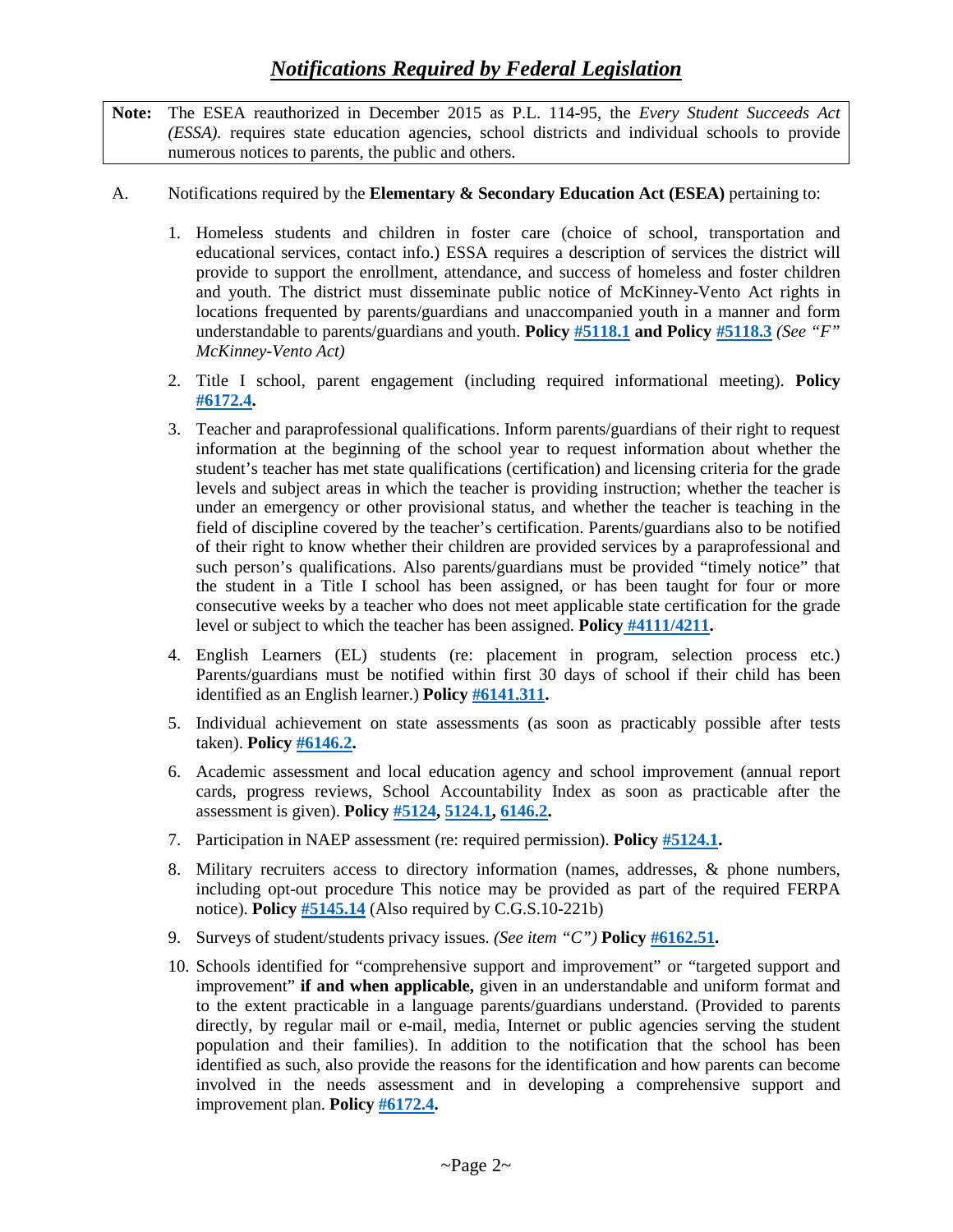- B. Notification of student and parental/guardian rights required by the **Federal Educational Rights and Privacy Act (FERPA)** including the local definition of "directory information," district transfer of records, rights to inspect, review and amend education records, how to file a complaint with the U.S. Department of Education and the manner in which parents/guardians can challenge record content or how to opt-out of allowing the district to release directory data. The statement should define a school official and also what constitutes a legitimate educational interest when it comes to accessing a student's educational records. The model "Notification of Rights under FERPA" reflects the federal regulations. Notice may be provided in any way that is reasonably likely to inform parents of their rights and must effectively notify parents who have a primary or home language other than English and parents or eligible students who are disabled. **Policy [#5125.](https://www.cabe.org/uploaded/members/Policy/Due_Process/Cps5125.doc?1566570582236)**
	- Access: <https://www2.ed.gov/policy/gen/guid/fpco/ferpa/lea-officials.html> (model FERPA notice) <http://www2.ed.gov/policy/gen/guid/fpco/ferpa/mndirectoryinfo.html> (model directory information notice)
- C. The **Protection of Pupil Rights Amendment (PPRA)** requires school districts to adopt policies regarding surveys, instructional materials, physical examinations not legally required and not necessary to protect immediate health and safety of student or others, and personal information used for marketing. Parents must be offered an opportunity to opt out their child from these activities. Parents must be notified of the student privacy policy at least annually at the beginning of the school year and within a reasonable time period after any substantial change is made to the policy. **Policy [#5145.15,](https://www.cabe.org/uploaded/members/Policy/Due_Process/Cps5145.15.doc?1566570582236) [#6162.51.](https://www.cabe.org/uploaded/members/Policy/Due_Process/Cps6162.51.doc?1566570582236)**
	- Access: <https://www2.ed.gov/policy/gen/guid/fpco/ppra/modelnotification.html> (model PPRA notification of rights notice) <http://www2.ed.gov/policy/gen/guid/fpco/pdf/ppraconsent.pdf> (model PPRA model notice & consent/opt-out for specific activities)
- D. Districts participating in the **National School Lunch Program**, the **School Breakfast Program** or the **Special Milk Program** must provide information at the beginning of the school year about free and reduced price meals and/or free milk. Districts must also provide parents/guardian an application form and information pertaining to completing such application. The U.S. Department of Agriculture's document, Eligibility Manual for School Meals contains all needed information. The district's policy pertaining to lunch charging must also be disseminated. The manual contains relevant notices. **Policy [#3542.31,](https://www.cabe.org/uploaded/members/Policy/Due_Process/Cps3542.31.doc?1566570582236) [#3542.33,](https://www.cabe.org/uploaded/members/Policy/Due_Process/Cps3542.33.doc?1566570582236) [#3542.43.](https://www.cabe.org/uploaded/members/Policy/Due_Process/Cps3542.43.doc?1566570582236)**
	- Access: <http://www.fns.usda.gov/sites/default/files/english.pdf> (application forms available in 34 translations) Access the Eligibility Manual for School Meals which contains relevant notice in the appendices at:<https://www.fns.usda.gov/eligibility-manual-school-meals>
	- Note: In schools where at least 80% of enrolled students have free or reduced price meal eligibility, annual notification of program availability and certification only needs to occur once every two consecutive years.
- E. The **Healthy, Hunger Free Kids Act of 2010,** as amended, requires districts to inform and update parents/guardians, students, community annually about the content and implementation of the local wellness policy and discuss any updates. Districts must also periodically measure and report on the implementation of the local wellness policy including the extent to which local schools are in compliance with the local school wellness policy and the extent to which the local wellness policy compares to model school wellness policies and a description of the progress made in attaining the goals of the local school wellness policy. This requirement can be met by disseminating printed or electronic material at the beginning of the school year and posting the local wellness policy and an assessment of its implementation on district/school websites. **Policy [#6142.101.](https://www.cabe.org/uploaded/members/Policy/Due_Process/Cps6142.101.doc?1566570582236)**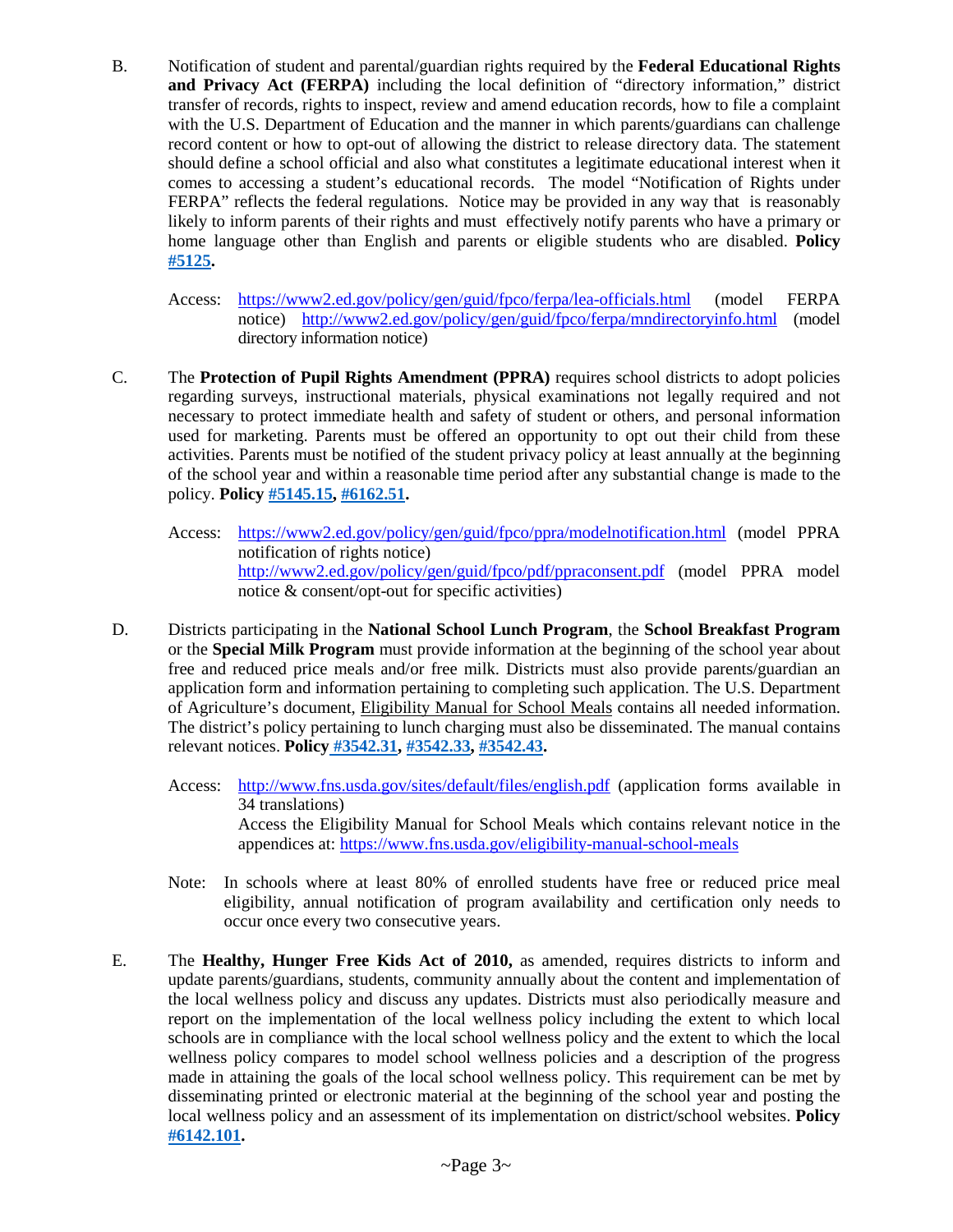With the help of school food services staff, districts must implement procedures to enable parents and guardians to request modifications to meal services for their children with disabilities. The district must notify parents/guardians of the process to request meal modifications that accommodate the child's needs and the process for resolving disputes. **Policy [#5141.251](https://www.cabe.org/uploaded/members/Policy/Due_Process/Cps5141.251.doc?1566570582236)**.

Access: Policy Memorandum on Modifications to [Accommodate](https://fns-prod.azureedge.net/sites/default/files/cn/SP59-2016os.pdf) Disabilities in the School Meal [Programs](https://fns-prod.azureedge.net/sites/default/files/cn/SP59-2016os.pdf)

F. The **McKinney Vento Act,** as reauthorized by ESSA, requires school districts through their homeless student liaisons to provide public notice of the education rights of homeless students disseminated in places where homeless students receive services under the Act, including schools, family shelters and soup kitchens. The notice must be in a manner and form understandable to homeless students and their parents/guardians and to the extent possible, in their native language. **Policy [#5118.1](https://www.cabe.org/uploaded/members/Policy/Due_Process/Cps5118.1.doc?1566570582236)**. (Also see item A.1)

Access: <https://www2.ed.gov/policy/elsec/guid/secletter/160726.html>

G. The **Asbestos Hazard Emergency Response Act** (AHERA) requires districts to inspect their buildings for asbestos–containing building materials and develop, maintain, and update an asbestos management plan. Parents, teachers, and employee organizations must be notified annually, in writing, of the availability of the asbestos management plan and planned or in progress inspections, re-inspections, response actions and post-response actions, including periodic re-inspections and surveillance activities. **Policy [#3516.12](https://www.cabe.org/uploaded/members/Policy/Due_Process/Cps3516.12.doc?1566570582236)**.

Access: [http://www2.epa.gov/asbestos.](http://www2.epa.gov/asbestos) [https://www.epa.gov/asbestos/asbestos-and-school-buildings.](https://www.epa.gov/asbestos/asbestos-and-school-buildings)

- H. **Notice of Non-Discrimination under Title VI, Title IX, Section 504, Age Discrimination Act, Title II of the ADA and the Boy Scouts of America Equal Access Act prohibits** discrimination in programs or activities receiving federal and/or state financial assistance. The regulations implementing these statutes require school districts to notify students, parents and others that they do not discriminate on the basis of race, color, ethnicity, national origin, sex, pregnancy, disability or age. Equal access to the Boy Scouts and other designated youth groups is also required. Title IX requires districts to have a Title IX coordinator, to notify all students and employees of the name, office address, and telephone number of the designated coordinator and to adopt and publish a grievance procedure to resolve student and employee complaints under Title IX. A notice must also be published that the district does not discriminate on the basis of sex in admissions or employment. The nondiscrimination notice must be displayed prominently in each announcement, bulletin, catalog, or application used to recruit students or employees. **Policy [#5145.4](https://www.cabe.org/uploaded/members/Policy/Due_Process/Cps5145.4.doc?1566570582236)**.
	- Access: <http://www2.ed.gov/print/about/offices/list/ocr/docs/nondisc.html> (sample notice that meets the requirements of all of these statutes)
- I. The **Individuals with Disabilities Act (IDEA)** requires that parents of a child with disabilities be given a copy of procedural safeguards one time a year and also upon initial referral or parental request for an evaluation, upon filing a request for a due process hearing, upon a disciplinary action constituting a change in placement, or upon request of a parent. The procedural safeguards may be posted on the district's website. The notice must fully explain IDEA's procedural safeguards in an easily understandable manner and in the parent's native language unless it's clearly not feasible to do so. Parents may choose to receive the safeguard notice and other notices under IDEA by e-mail if the district makes this option available. **Policy #'s [6171,](https://www.cabe.org/uploaded/members/Policy/Due_Process/Cps6171.doc?1566570582236) [5144.3,](https://www.cabe.org/uploaded/members/Policy/Due_Process/Cps5144.3.doc?1566570582236) [6159](https://www.cabe.org/uploaded/members/Policy/Due_Process/Cps6159.doc?1566570582236)**.

Under the IDEA parents must also be informed when the personally identifiable information contained in a student's records is no longer needed to provide services.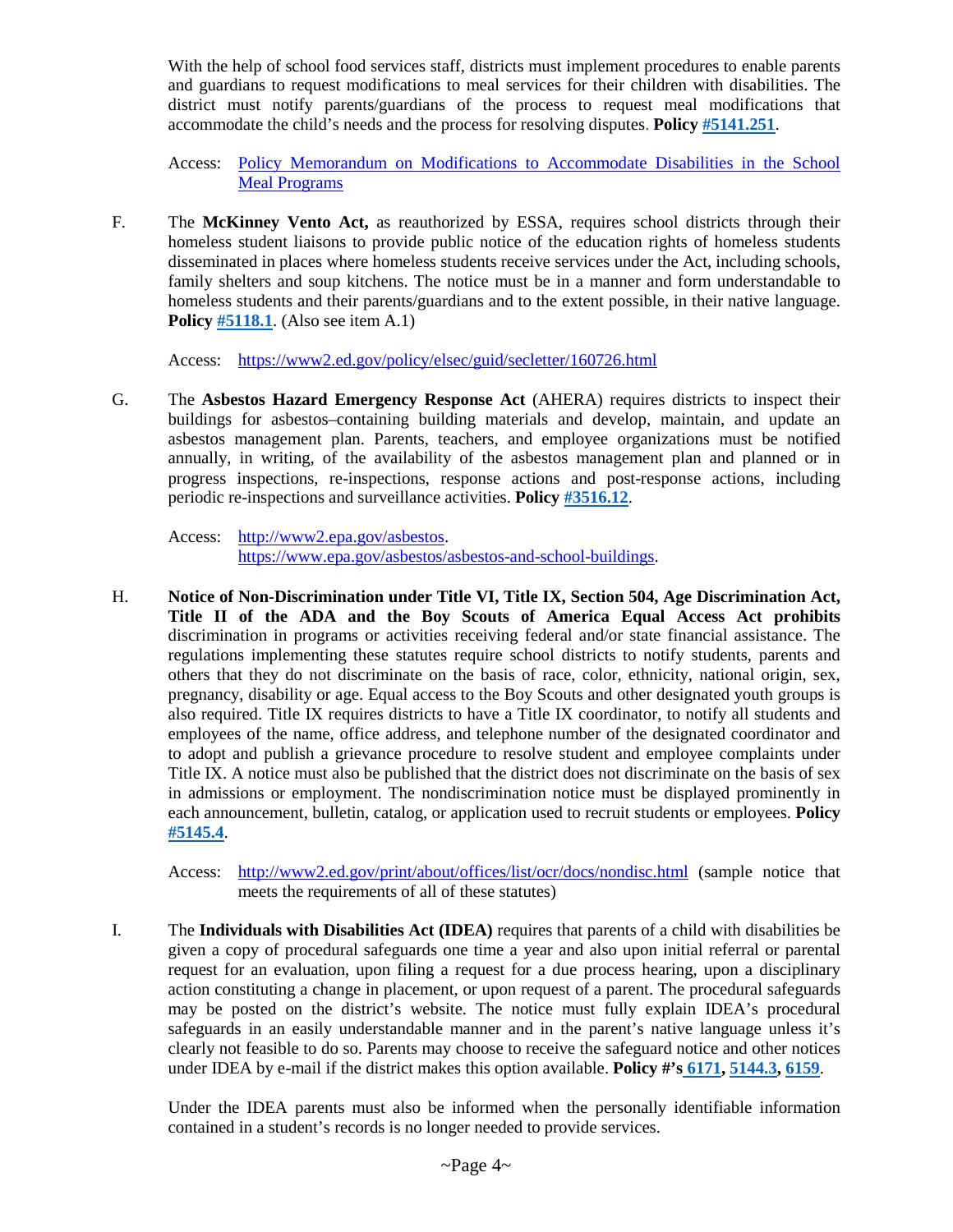Access: [www.portal.ct.gov/SDE/Services/Special-Education](http://www.portal.ct.gov/SDE/Services/Special-Education)

PPTs are also required to notify parents at each PPT meeting of "any relevant information and resources relating to IEPs created by the CT SDE, including, but not limited to, information relating to secondary transition resources, including for autistic students, and services for high school students."

Access: <http://www2.ed.gov/policy/speced/guid/idea/modelform-safeguards.pdf> (model Safeguards Notice)

The procedural safeguards notice requirements in the IDEA also apply to parents of homeless children with disabilities.

Parents/guardians must be informed at the time the district intends to destroy a student's records containing personally identifiable information when such personally identifiable information is no longer needed to provide services.

#### **Notification Regarding Use of Public Benefits or Insurance**

Districts, after determining as required a child's Medicaid enrollment status, must provide a written notification to a child's parent/guardian before accessing a child's or parent's public benefits or insurance (Medicaid) for the first time and annually thereafter. This notification must be written in language understandable to the general public and in the parent's native language or other mode of communication used by the parent, unless clearly not feasible to do so. **Policy [#3231.](https://www.cabe.org/uploaded/members/Policy/Due_Process/Cps3231.doc?1566570582236)**

Access: [http://www.cpacinc.org/2013/06/written-notification-of-parental-rights-regarding-the](http://www.cpacinc.org/2013/06/written-notification-of-parental-rights-regarding-the-use-of-public-benefits-or-insurance/)[use-of-public-benefits-or-insurance/](http://www.cpacinc.org/2013/06/written-notification-of-parental-rights-regarding-the-use-of-public-benefits-or-insurance/)

J. The **Health Insurance Portability and Accountability Act (HIPAA)** requires notice of privacy practices which describes how the district may use and disclose protected health information, duties to protect privacy, information about privacy practices and a complaint procedure**. Policy [#4112.61.](https://www.cabe.org/uploaded/members/Policy/Due_Process/Cps4112.61.doc?1566570582236)**

Access: [www.hhs.gov/ocr/hipaa/](http://www.hhs.gov/ocr/hipaa/)

- K. The **Children's Internet Protection Act (CIPA)** requires the adoption and dissemination of a policy (Acceptable Use Policy) pertaining to the safe use of the Internet. **Policy [#5131.81,](https://www.cabe.org/uploaded/members/Policy/Due_Process/Cps5131.81.doc?1566570582236)  [6141.321.](https://www.cabe.org/uploaded/members/Policy/Due_Process/Cps6141.321.doc?1566570582236)**
- L. The **Pro Children's Act of 2001** requires notification that smoking is prohibited in all district facilities. **Policy [#1331,](https://www.cabe.org/uploaded/members/Policy/Due_Process/Cps1331.doc?1566570582236) [#6164.11](https://www.cabe.org/uploaded/members/Policy/Due_Process/Cps6164.11.doc?1566570582236)**. CT's P.A. 19-13 also bans e-cigarettes, nicotine delivery systems and vapor products.
- M. The **Family and Medical Leave Act of 1993** requires employers to post a general notice/poster from the U.S. Department of labor, or in another format so long as it includes all the information in Labor's FMLA Poster, explaining the FMLA's provisions and complaint procedures. This general notice must be posted even if no employees are eligible for FMLA leave. The notice must be posted prominently where it can be readily seen by employees and applicants. The general notice, FMLA leave eligibility notice, rights and responsibilities notice, and the FMLA designation notice shall either be distributed to each new employee upon hiring or be included in employee handbooks or other written guidance concerning benefits or leave rights. Electronic posting is sufficient to meet these requirements. **Polic[y #4152.6/4252.6.](https://www.cabe.org/uploaded/members/Policy/Due_Process/Cps4152.6.doc?1566570582236)**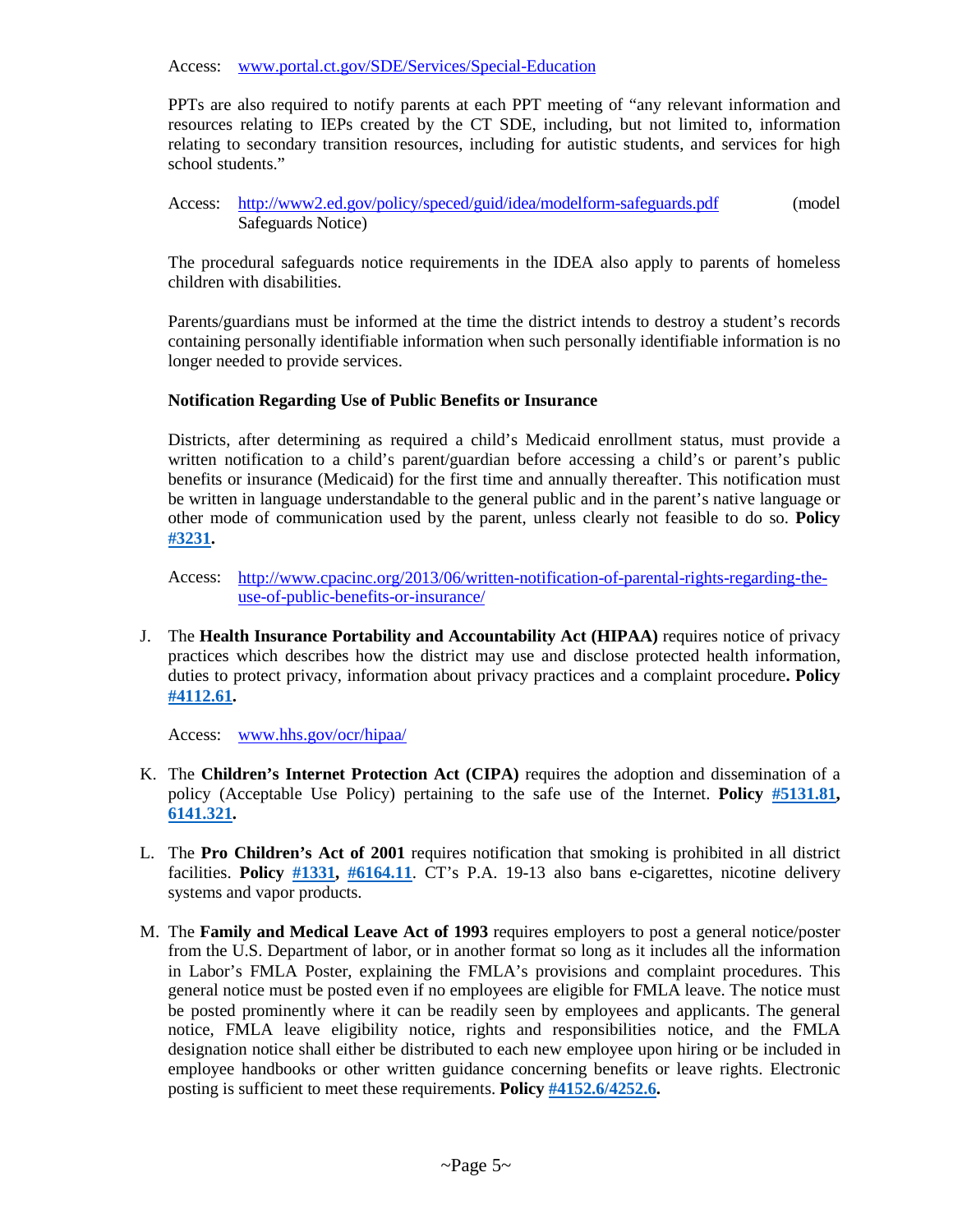## *Notifications Required by State Legislation*

- 1. Statement of equal opportunity in employment and education (Non-Discrimination/Affirmative Action) 10-220; **Policy [#0521,](https://www.cabe.org/uploaded/members/Policy/Due_Process/Cps0521.doc?1566570582236) [#6121](https://www.cabe.org/uploaded/members/Policy/Due_Process/Cps6121.doc?1566570582236)**.
- 2. Attendance policy/absence procedures/make-up procedures, and definitions of excused and unexcused absences, grounds for truancy, chronic absenteeism (P.A.18-182, 10-221(b), 10-198a). **Policy [#5113,](https://www.cabe.org/uploaded/members/Policy/Due_Process/Cps5113.doc?1566570582236) [5113.2](https://www.cabe.org/uploaded/members/Policy/Due_Process/Cps5113.2.doc?1566570582236)**.
- 3. Conduct/discipline/suspension/expulsion (Code of Conduct) (10-233e as amended by PA 14-229, PA 15-96, PA 16-147, PA 17-220 and PA 19-91) **Policy [#5114,](https://www.cabe.org/uploaded/members/Policy/Due_Process/Cps5114.doc?1566570582236) [5131,](https://www.cabe.org/uploaded/members/Policy/Due_Process/Cps5131.doc?1566570582236) [5144](https://www.cabe.org/uploaded/members/Policy/Due_Process/Cps5144.doc?1566570582236)**.
- 4. Substance use and abuse policies and procedures, (Alcohol, Drugs, Tobacco- 10-221(d) as amended by PA 15-206and PA 19-13 prohibiting electronic nicotine delivery systems and vapor products). **Policy [#5131.6,](https://www.cabe.org/uploaded/members/Policy/Due_Process/Cps5131.6.doc?1566570582236) [#6164.11](https://www.cabe.org/uploaded/members/Policy/Due_Process/Cps6164.11.doc?1566570582236)**.
- 5. Grading system including class rank/weighted grades, graduation requirements, report cards and progress reports, promotion and retention (10-220g, 10-223a, as amended by PA 17-42). **Policy [#6146,](https://www.cabe.org/uploaded/members/Policy/Due_Process/Cps6146.doc?1566570582236) [6146.1,](https://www.cabe.org/uploaded/members/Policy/Due_Process/Cps6146.1.doc?1566570582236) [6146.11,](https://www.cabe.org/uploaded/members/Policy/Due_Process/Cps6146.11.doc?1566570582236) [5121.](https://www.cabe.org/uploaded/members/Policy/Due_Process/Cps5121.doc?1566570582236)**
- 6. Means to achieve parental involvement including parent conferences (10-221(f)). **Policy [#1110.1.](https://www.cabe.org/uploaded/members/Policy/Due_Process/Cps1110.1.doc?1566570582236)**
- 7. Pesticide application plans/notification/prior year's use (At beginning of each school year of district's pest management policy, notification prior to every pesticide application to parents/guardians and staff with a registered request for notification; 10-231a et. seq.as amended by PA 15-5) Districts without IPM plans are required to provide notice of pesticide applications to be sent electronically. Districts with IPM plans must send notices of pesticide application by any means practicable. District website must provide information on how parents/guardians may register for prior notice of pesticide applications. **Policy [#3524.1](https://www.cabe.org/uploaded/members/Policy/Due_Process/Cps3524.1.doc?1566570582236)**.
- 8. Transportation safety complaints procedure (10-221c). **Policy [#3541.5](https://www.cabe.org/uploaded/members/Policy/Due_Process/Cps3541.5.doc?1566570582236)**.
- 9. Health services including administration of medication, communicable/infectious diseases, immunizations, physical examinations (include information regarding asthmatic inhalers & Epinephrine auto-injectors at school. (10-212(a) as modified by PA 15-174, PA 18-168 regarding religious exemptions to vaccinations and grades for hearing, vision, and postural screenings and oral health assessments). **Policy [#5141,](https://www.cabe.org/uploaded/members/Policy/Due_Process/Cps5141.doc?1566570582236) [5141.21,](https://www.cabe.org/uploaded/members/Policy/Due_Process/Cps5141.21.doc?1566570582236) [5141.3](https://www.cabe.org/uploaded/members/Policy/Due_Process/Cps5141.3.doc?1566570582236)**.
- 10. Child abuse, neglect, and sexual assault reporting policy (17a-101i(e)). **Policy [#5141.4](https://www.cabe.org/uploaded/members/Policy/Due_Process/Cps5141.4.doc?1566570582236)**.
- 11. Youth suicide prevention policy and procedures (10-221(e)). **Policy [#5141.5](https://www.cabe.org/uploaded/members/Policy/Due_Process/Cps5141.5.doc?1566570582236)**.
- 12. Treatment of recruiters in the school setting (10-221b, ESEA). **Policy [#5145.14](https://www.cabe.org/uploaded/members/Policy/Due_Process/Cps5145.14.doc?1566570582236)**.
- 13. Inform parents, guardians at the middle and high school level of the availability of vocational, technical and technological education and training at technical high schools and agricultural sciences and technology education at regional agricultural science and technology education centers. (10-220d). **Policy [#5145.14](https://www.cabe.org/uploaded/members/Policy/Due_Process/Cps5145.14.doc?1566570582236)**.
- 14. Offer to meet with parents/guardians after a child has been assessed for possible placement in special education and before PPT meets to discuss the PPT process and parental concerns about the student. (10-76b).
- 15. Provide parents/guardians with State Department of Education information and resources relating to IEPs as soon as a child is identified as requiring special education. (10-76b as amended by P.A. 12-173)
- 16. Homework policy (10-221(b)). **Policy [#6154](https://www.cabe.org/uploaded/members/Policy/Due_Process/Cps6154.doc?1566570582236)**.
- 17. Exemption from AIDS instruction (10-19(b)). **Policy [#6164.12](https://www.cabe.org/uploaded/members/Policy/Due_Process/Cps6164.12.doc?1566570582236)**.
- 18. Bullying/cyberbullying policy *at the beginning of each school year,* (including annual notice to students about how to make a bullying or teen dating violence report and the Safe School Climate Plan; 10-222d as amended by PA 14-172, PA 14-234, PA 19-166 and PA 19-166. Notify parents/guardians of affected students electronically the results of any investigation into such acts. **Policy [#5131.911](https://www.cabe.org/uploaded/members/Policy/Due_Process/Cps5131.911.doc?1566570582236)**.
- 19. Promotion, placement, retention (10-223a). **Policy [#5123](https://www.cabe.org/uploaded/members/Policy/Due_Process/Cps5123.doc?1566570582236)**.
- 20. Pledge of Allegiance policy (10-230(c)). **Policy [#6115](https://www.cabe.org/uploaded/members/Policy/Due_Process/Cps6115.doc?1566570582236)**.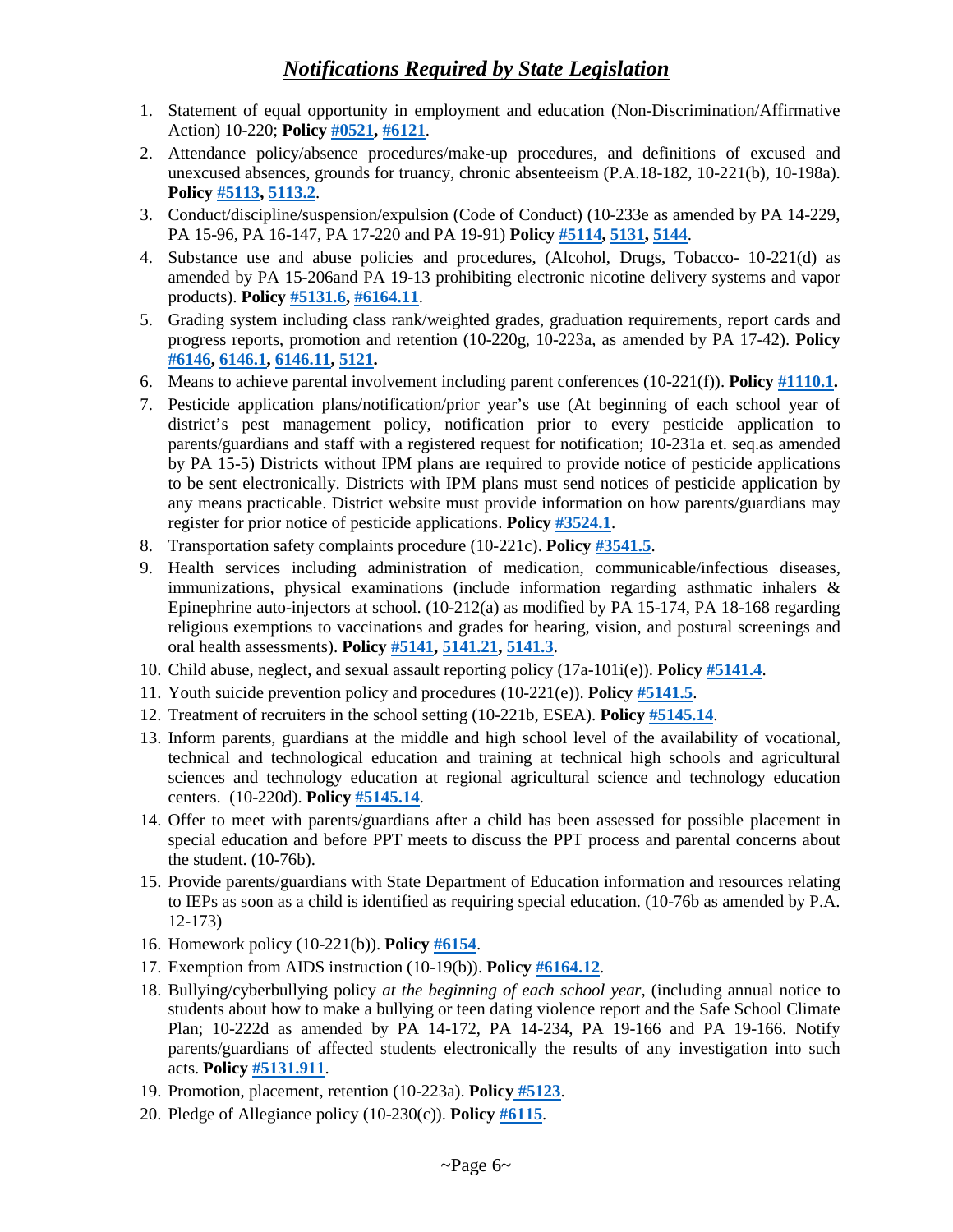- 21. Psychotropic drug use policy (10-212b). **Polic[y #4118.234](https://www.cabe.org/uploaded/members/Policy/Due_Process/Cps4118.234.doc?1566570582236)[/5141.23.](https://www.cabe.org/uploaded/members/Policy/Due_Process/Cps5141.23.doc?1566570582236)**
- 22. Green cleaning program policy and statement of the names & types of environmentally preferable products use, where applied, schedule for application and contact person for more information; must notify staff and if requested, parents/guardians of enrolled students. (10-220, 10-231a-231d). **Policy [#3524.2.](https://www.cabe.org/uploaded/members/Policy/Due_Process/Cps3524.2.doc?1566570582236)**
- 23. Plan for managing students with life-threatening food allergies. This is also required to be posted on district/school websites. Include language regarding use of Epipens by trained school bus drivers(10-212c). **Policy [#5141.25](https://www.cabe.org/uploaded/members/Policy/Due_Process/Cps5141.25.doc?1566570582236)**.
- 24. Notification to parents/guardians of preschool special education students who reach age 5 or 6 of their legal right to hold their child back from entering kindergarten for a year (PA 14-39). **Policy [#5112.](https://www.cabe.org/uploaded/members/Policy/Due_Process/Cps5112.doc?1566570582236)**
- 25. Coaches and other "qualified school employees" to notify a student athlete's parent/guardian when a he/she is removed from play due to a concussion or suspected concussion, within 24 hours of removal but to make a reasonable effort to provide such notice immediately after the student's removal. (PA 14-66). **Policy [#5141.7](https://www.cabe.org/uploaded/members/Policy/Due_Process/Cps5141.7.doc?1566570582236)**.
- 26. Information posted on the district's website pertaining to interdistrict magnet schools. (10-220d). **Policy [#5117.2](https://www.cabe.org/uploaded/members/Policy/Due_Process/Cps5117.2.doc?1566570582236)**.
- 27. Information posted on district's website pertaining to Board of Education aggregate spending on salaries, benefits, supplies, equipment, tuition, services, and other items for each district school (PA 13-247). **Policy [#3432/3433.](https://www.cabe.org/uploaded/members/Policy/Due_Process/Cps3432.doc?1566570582236)**
- 28. Information posted on district website on a quarterly basis of the Board's current and projected expenditures as required by PA 19-117.
- 29. Information to be provided concerning the district's sudden cardiac prevention program (PA 14- 93). **Policy [#5141.28](https://www.cabe.org/uploaded/members/Policy/Due_Process/Cps5141.28.doc?1566570582236)**.
- 30. Information pertaining to the sexual abuse and assault awareness and prevention program and notification to be provided regarding the ability to opt out of the program in total or portions (PA 14-196 as amended by Section 424 of PA 15-5). **Policy [#5145.511](https://www.cabe.org/uploaded/members/Policy/Due_Process/Cps5145.511.doc?1566570582236)**.
- 31. District plans and procedures that establish monitoring and reporting of the use of physical restraint and seclusion as required by PA 15-141 and amended by PA 18-51). **Policy [#5144.1](https://www.cabe.org/uploaded/members/Policy/Due_Process/Cps5144.1.doc?1566570582236)**. Include information pertaining to the use of exclusionary time out. (**Policy [#5144.1](https://www.cabe.org/uploaded/members/Policy/Due_Process/Cps5144.1.doc?1566570582236)** and **Policy [#5144.2](https://www.cabe.org/uploaded/members/Policy/Due_Process/Cps5144.2.doc?1566570582236)**
- 32. Required posting on district website information about the district's alternative education programs. Such notification is to include the program's purpose, location, contact information, staff directory, and enrollment criteria as required by PA 15-133. **Policy [#6172](https://www.cabe.org/uploaded/members/Policy/Due_Process/Cps6172.doc?1566570582236)**.
- 33. Parent's ability to opt out their children from emergency epinephrine administration. **Policy [#5141.21](https://www.cabe.org/uploaded/members/Policy/Due_Process/Cps5141.21.doc?1566570582236)**
- 34. Information that the Board of Education is required within five business days of executing a contract with a software contractor or information storage contractor that involves student personally identifiable information to post notice of such contract on the Board's website. (PA 16-189, PA 18-125). The notice, which must include a copy of the contract, must state the date of contract execution, its start date, a brief description of the contract and its purpose, state what student generated content, student information or student records may be collected under the contract and indicate that the parent/guardian of a student affected by the contract may choose to opt their student out of participation in the contract's execution. On or before September 1 annually, the Board of Education must electronically notify students and their parents/guardians of the website address where information pertaining to the contract is posted. **Policy [#3520.13](https://www.cabe.org/uploaded/members/Policy/Due_Process/Cps3520.13.doc?1566570582236)**.
- 35. Information that the Board of Education, upon the notice of a breach of security by a contractor (PA 16-189 as amended by PA 18-125) is required, within two business days, to notify students and their parents/guardians whose student information, student records or student generated content was involved in such breach. The notice of the breach is required to also be posted on the district's website. The Board is required to maintain and update as necessary. a website with information relating to all contracts entered into pursuant to this policy. **Policy [#3520.13.](https://www.cabe.org/uploaded/members/Policy/Due_Process/Cps3520.13.doc?1566570582236)**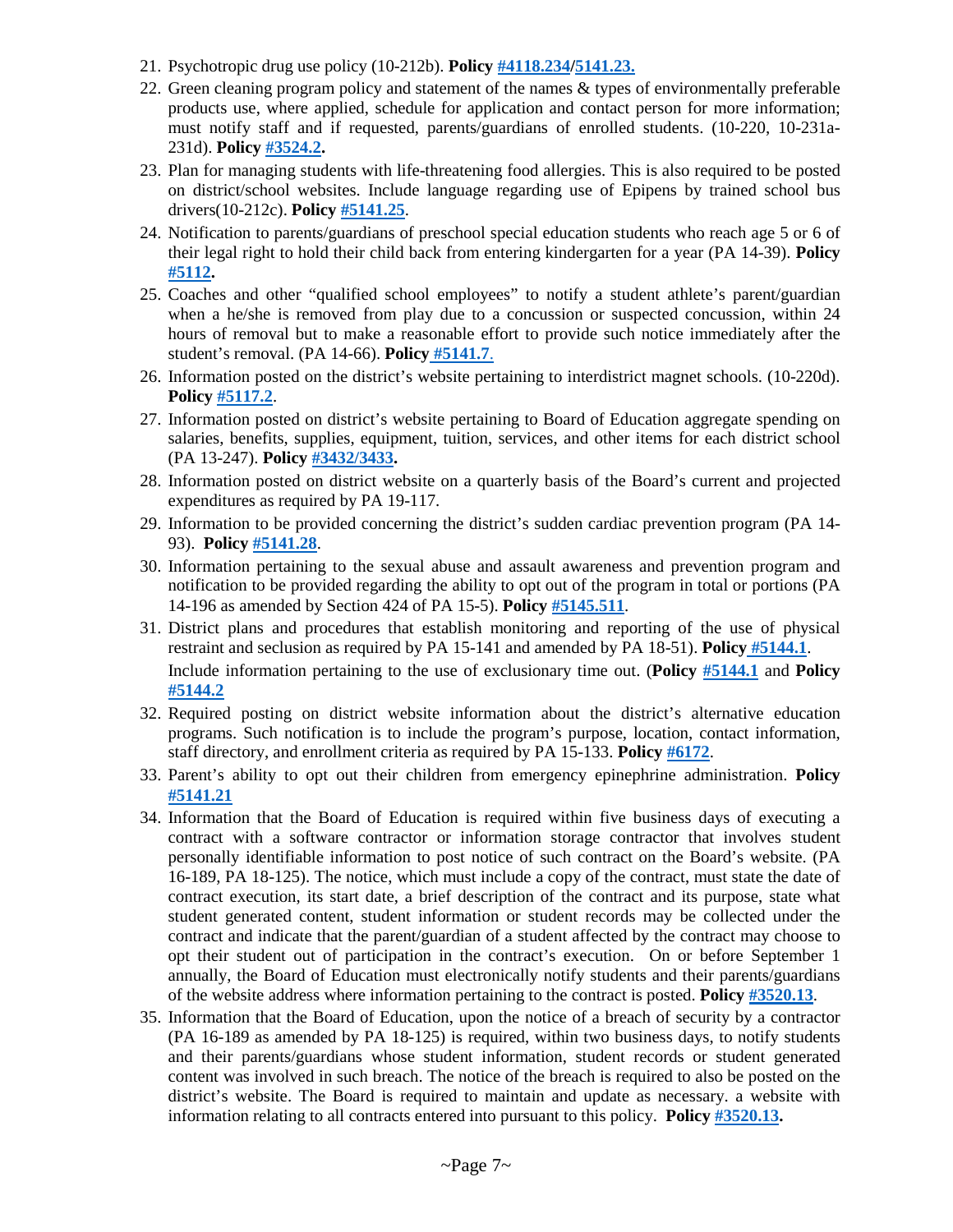- 36. Sign to be posted on school premises indicating that smoking, including the use of electronic cigarettes is prohibited by state law. (PA 15-206 and PA 19-13).
- 37. Information pertaining to the posting of the telephone number of DCF's child abuse hotline, "Careline" and the Internet address that provides information about the Careline in each district school in a conspicuous location frequented by students and in various languages most appropriate to students at each school. (PA 16-188). **[Policy #5141.4.](https://www.cabe.org/uploaded/members/Policy/Due_Process/Cps5141.4.doc?1566570582236)**
- 38. Distribute to parents of children receiving special education services in grades 6 through 12, inclusive, once per year at a PPT meeting the "Transition Bill of Rights" notifying parents/guardians of their rights regarding the transition planning process. The "Transition Bill of Rights" is available on the [SDE Bureau of Special Education/Secondary Transition](https://portal.ct.gov/SDE/Special-Education/Secondary-Transition-Resources-for-Special-Education-Students) web page.
- 39. Inform parents/guardians of their right to exempt their child from the district's firearm safety program, if the district offers such a program. (PA 19-5). **Policy [#5142.](https://www.cabe.org/uploaded/members/Policy/Due_Process/Cps5142.doc?1566570582236)**
- 40. Post on the district's website, by July 1, 2021, a plain language explanation of the rights and remedies afforded to parents/guardians available under C.G.S. 10-4a and 10-4b. (PA 19-166). **Policy [#5131.911.](https://www.cabe.org/uploaded/members/Policy/Due_Process/Cps5131.911.doc?1566570582236)**
- 41. Notify the parent/guardian of a child identified as gifted/talented regarding the manner of identification, the staff member in charge regarding such program(s), the person at SDE that can be contacted regarding gifted/talented programs and the names of associations/groups providing support to such identified children. (PA 19-184**) Policy [#6172.1.](https://www.cabe.org/uploaded/members/Policy/Due_Process/Cps6172.1.doc?1566570582236)**

### *Recommended Notifications*

In addition to the above required due-process notifications, the CABE Policy Service also recommends that students, parents/guardians be notified of the following: (via student/parent handbooks, district and school websites, and notifications at various opportune times during school year)

- 1. Missions statement, statement of educational goals, educational philosophy, and vision statement of school and/or district. **Polic[y #0000](https://www.cabe.org/uploaded/members/Policy/Due_Process/Cps0000.doc?1566570582236)**.
- 2. Admission/placement of students, (including placement of former home-schooled students). **Policy [#5111,](https://www.cabe.org/uploaded/members/Policy/Due_Process/Cps5111.doc?1566570582236) [5122.3.](https://www.cabe.org/uploaded/members/Policy/Due_Process/Cps5122.3.doc?1566570582236)**
- 3. Student dismissal precautions/leaving school grounds. **Policy [#5142.4](https://www.cabe.org/uploaded/members/Policy/Due_Process/Cps5142.4.doc?1566570582236)**.
- 4. Dress code. **Policy [#5132](https://www.cabe.org/uploaded/members/Policy/Due_Process/Cps5132.doc?1566570582236)**.
- 5. Distribution of materials by/to students. **Policy [#1140](https://www.cabe.org/uploaded/members/Policy/Due_Process/Cps1140.doc?1566570582236)**.
- 6. Extracurricular activities including eligibility requirements, compliance with CIAC regulations. **Policy [#6145.2](https://www.cabe.org/uploaded/members/Policy/Due_Process/Cps6145.2.doc?1566570582236)**.
- 7. Student publications, productions (regulation of, censorship). **Polic[y #6145.3,](https://www.cabe.org/uploaded/members/Policy/Due_Process/Cps6145.3.doc?1566570582236) [6145.31](https://www.cabe.org/uploaded/members/Policy/Due_Process/Cps6145.31.doc?1566570582236)**.
- 8. Student fees such as club dues, security deposits, student accident insurance, parking fees, damaged books and equipment etc. **Policy [#6161.21.](https://www.cabe.org/uploaded/members/Policy/Due_Process/Cps6161.21.doc?1566570582236)**
- 9. Field trip requirements and procedures. **Policy [#6153.](https://www.cabe.org/uploaded/members/Policy/Due_Process/Cps6153.doc?1566570582236)**
- 10. Property, lockers and equipment including responsibility for loss or damages; care of property by student. **Polic[y #6161.2](https://www.cabe.org/uploaded/members/Policy/Due_Process/Cps6161.2.doc?1566570582236)**.
- 11. Search and seizure issues including lockers, desks, strip searches, and cars in parking lots, canine sniffer use, video surveillance, metal detectors, breathalyzer use. **Policy [#5145.12,](https://www.cabe.org/uploaded/members/Policy/Due_Process/Cps5145.12.doc?1566570582236) [5145.124,](https://www.cabe.org/uploaded/members/Policy/Due_Process/Cps5145.124.doc?1566570582236)  [5145.122,](https://www.cabe.org/uploaded/members/Policy/Due_Process/Cps5145.122.doc?1566570582236) [5145.123,](https://www.cabe.org/uploaded/members/Policy/Due_Process/Cps5145.123.doc?1566570582236) [5131.111.](https://www.cabe.org/uploaded/members/Policy/Due_Process/Cps5131.111.doc?1566570582236)**
- 12. Harassment policies, including sexual and peer, and the name(s) of person designated to receive complaints concerning discrimination or harassment. **Policy [#5145.51,](https://www.cabe.org/uploaded/members/Policy/Due_Process/Cps5145.51.doc?1566570582236) [5145.5,](https://www.cabe.org/uploaded/members/Policy/Due_Process/Cps5145.5.doc?1566570582236) [4118.112.](https://www.cabe.org/uploaded/members/Policy/Due_Process/Cps4118.112.doc?1566570582236)**
- 13. Textbook care and obligations. **Policy [#6161.2.](https://www.cabe.org/uploaded/members/Policy/Due_Process/Cps6161.2.doc?1566570582236)**
- 14. Visitors to schools. **Policy [#1250.](https://www.cabe.org/uploaded/members/Policy/Due_Process/Cps1250.doc?1566570582236)**
- 15. Classroom observations. **Policy [#1250.1.](https://www.cabe.org/uploaded/members/Policy/Due_Process/Cps1250.1.doc?1566570582236)**
- 16. Student automobile use on school grounds. **Polic[y #5131.3](https://www.cabe.org/uploaded/members/Policy/Due_Process/Cps5131.3.doc?1566570582236)**.
- 17. Opt-out provision and procedures for controversial curriculum/procedures, including animal dissections. **Policy [#6144.1](https://www.cabe.org/uploaded/members/Policy/Due_Process/Cps6144.1.doc?1566570582236)**.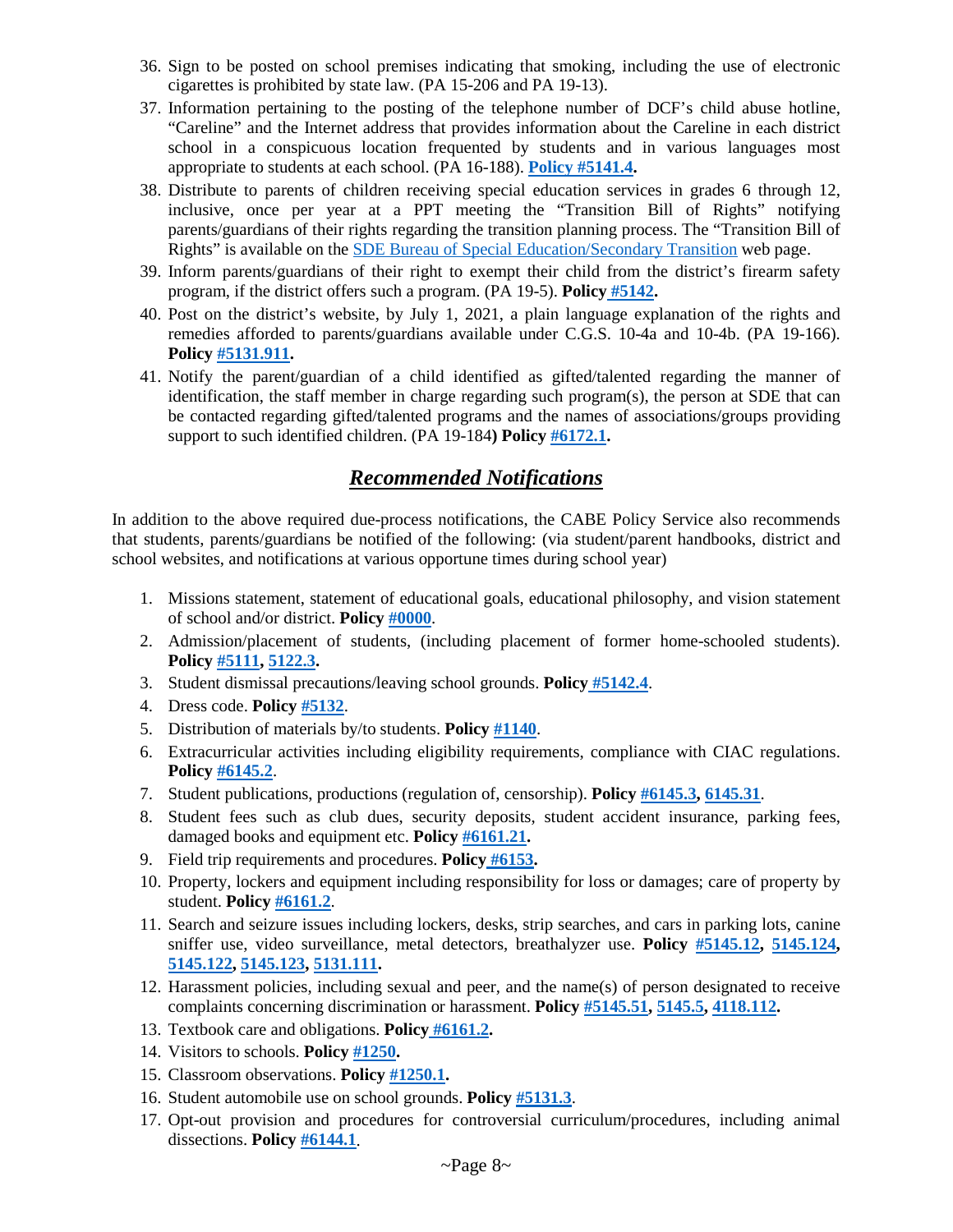- 18. Student organizations and equal access (use of school facilities by students-limited, open, or closed forum). **Policy [#6145](https://www.cabe.org/uploaded/members/Policy/Due_Process/Cps6145.doc?1566570582236)**.
- 19. Regulations, discipline concerning use of district/school computer networks, websites. **Policy [#6141.321,](https://www.cabe.org/uploaded/members/Policy/Due_Process/Cps6141.321.doc?1566570582236) [6141.322.](https://www.cabe.org/uploaded/members/Policy/Due_Process/Cps6141.322.doc?1566570582236)**
- 20. Emergency school closing procedures, including safety and accident prevention. **Policy [#6114.6,](https://www.cabe.org/uploaded/members/Policy/Due_Process/Cps6114.6.doc?1566570582236)  [6114.7.](https://www.cabe.org/uploaded/members/Policy/Due_Process/Cps6114.7.doc?1566570582236)**
- 21. Fund raising procedures/restrictions. **Policy [#1314,](https://www.cabe.org/uploaded/members/Policy/Due_Process/Cps1314.doc?1566570582236) [1324.](https://www.cabe.org/uploaded/members/Policy/Due_Process/Cps1324.doc?1566570582236)**
- 22. Transportation rules etc. **Policy [#3541](https://www.cabe.org/uploaded/members/Policy/Due_Process/Cps3541.doc?1566570582236) et seq**.
- 23. Technology-related issues: acceptable computer use policy and agreement, electronic devices including but not limited to cell phone use, laser pointers, I-Pods, cyberbullying, sexting, social networking sites, BYOD program, etc. **Policy [#6141.323,](https://www.cabe.org/uploaded/members/Policy/Due_Process/Cps6141.323.doc?1566570582236) [6141.325,](https://www.cabe.org/uploaded/members/Policy/Due_Process/Cps6141.325.doc?1566570582236) [6141.326,](https://www.cabe.org/uploaded/members/Policy/Due_Process/Cps6141.326.doc?1566570582236) [6141.327,](https://www.cabe.org/uploaded/members/Policy/Due_Process/Cps6141.327.doc?1566570582236)  [6141.328.](https://www.cabe.org/uploaded/members/Policy/Due_Process/Cps6141.328.doc?1566570582236)**
- 24. Child nutrition including special dietary needs and the district's food allergy plan. **Policy [#5141.25.](https://www.cabe.org/uploaded/members/Policy/Due_Process/Cps5141.25.doc?1566570582236)**
- 25. Assignment to teachers &/or classes. **Policy [#5122](https://www.cabe.org/uploaded/members/Policy/Due_Process/Cps5122.doc?1566570582236)**.
- 26. Emergency action response plan for appropriate use of school personnel to respond to incidents involving sudden cardiac arrest or life threatening emergencies on school grounds and at athletic events (Use and location of AEDs as amended by PA 14-93). **Policy [#5141.27,](https://www.cabe.org/uploaded/members/Policy/Due_Process/Cps5141.27.doc?1566570582236) [5141.28](https://www.cabe.org/uploaded/members/Policy/Due_Process/Cps5141.28doc?1566570582236)**.
- 27. Student concussions, Concussion Education Plan requirement for students and parents. **Policy [#5141.7.](https://www.cabe.org/uploaded/members/Policy/Due_Process/Cps5141.7.doc?1566570582236)**
- 28. Weapons and dangerous instruments policy and consequences. **Policy [#5131.7](https://www.cabe.org/uploaded/members/Policy/Due_Process/Cps5131.7.doc?1566570582236)**.
- 29. School Governance Councils overview, implementation, election process etc. **Policy [#1110.3.](https://www.cabe.org/uploaded/members/Policy/Due_Process/Cps1110.3.doc?1566570582236)**
- 30. Non-traditional means to earn academic credits for graduation including online course workpermitted for graduation credits, credit recovery, mastery based performance (PA 13-108**). Policy [#6172.6.](https://www.cabe.org/uploaded/members/Policy/Due_Process/Cps6172.6.doc?1566570582236)**
- 31. Advanced placement course program. **Policy [#6141.5](https://www.cabe.org/uploaded/members/Policy/Due_Process/Cps6141.5.doc?1566570582236)**.
- 32. Educational opportunities for children of parents in the military as a result of Connecticut's involvement with the Interstate Compact on Educational Opportunity for Military Children (10- 15f). **Policy [#5118.21](https://www.cabe.org/uploaded/members/Policy/Due_Process/Cps5118.21.doc?1566570582236)**.
- 33. Information about Student Success Plans (grades 6-12). **Policy [#6146](https://www.cabe.org/uploaded/members/Policy/Due_Process/Cps6146.doc?1566570582236)**.
- 34. Information about biennial security and vulnerability assessment of schools (PA 13-3). **Policy [#5141.6,](https://www.cabe.org/uploaded/members/Policy/Due_Process/Cps5141.6.doc?1566570582236) [3516,](https://www.cabe.org/uploaded/members/Policy/Due_Process/Cps3516.doc?1566570582236) [3517.](https://www.cabe.org/uploaded/members/Policy/Due_Process/Cps3517.doc?1566570582236)**
- 35. Information about fire and crisis response drills (PA 13-3). **Policy [#6114.1](https://www.cabe.org/uploaded/members/Policy/Due_Process/Cps6114.1.doc?1566570582236)**.
- 36. The role and responsibilities of school security and safety committees (PA 13-3). **Policy [#5141.6,](https://www.cabe.org/uploaded/members/Policy/Due_Process/Cps5141.6.doc?1566570582236)  [4148.2.](https://www.cabe.org/uploaded/members/Policy/Due_Process/Cps4148.2.doc?1566570582236)**
- 37. Information pertaining to school security and safety plans (PA 13-3). **Policy [#5141.6](https://www.cabe.org/uploaded/members/Policy/Due_Process/Cps5141.6.doc?1566570582236)**.
- 38. Information about pool safety for aquatic activities and Pool Safety Plans (PA 13-161). **Policy [#6142.63.](https://www.cabe.org/uploaded/members/Policy/Due_Process/Cps6142.63.doc?1566570582236)**
- 39. Information pertaining to required physical activity of minimum of 20 minutes in elementary schools and such activity not to be deprived as a punishment or used as a form of punishment (PA 13-173 and PA 19- 173). **Policy [#6142.61,](https://www.cabe.org/uploaded/members/Policy/Due_Process/Cps6142.61.doc?1566570582236) [6142.10,](https://www.cabe.org/uploaded/members/Policy/Due_Process/Cps6142.10.doc?1566570582236) [5144.4](https://www.cabe.org/uploaded/members/Policy/Due_Process/Cps5144.4.doc?1566570582236)**.
- 40. Information about alternative to participation in or observing animal dissection (PA 13-273). **Policy [#6163.31.](https://www.cabe.org/uploaded/members/Policy/Due_Process/Cps6163.31.doc?1566570582236)**
- 41. Notification about the availability of the board of education's policy manual on the district website.
- 42. Information pertaining to the policy and procedures allowing emergency administration during regular school hours of epinephrine for students who do not have a prior written parental authorization or prior written order of a qualified medical professional (PA 14-176). **Policy [#5141.21](https://www.cabe.org/uploaded/members/Policy/Due_Process/Cps5141.21.doc?1566570582236)**.